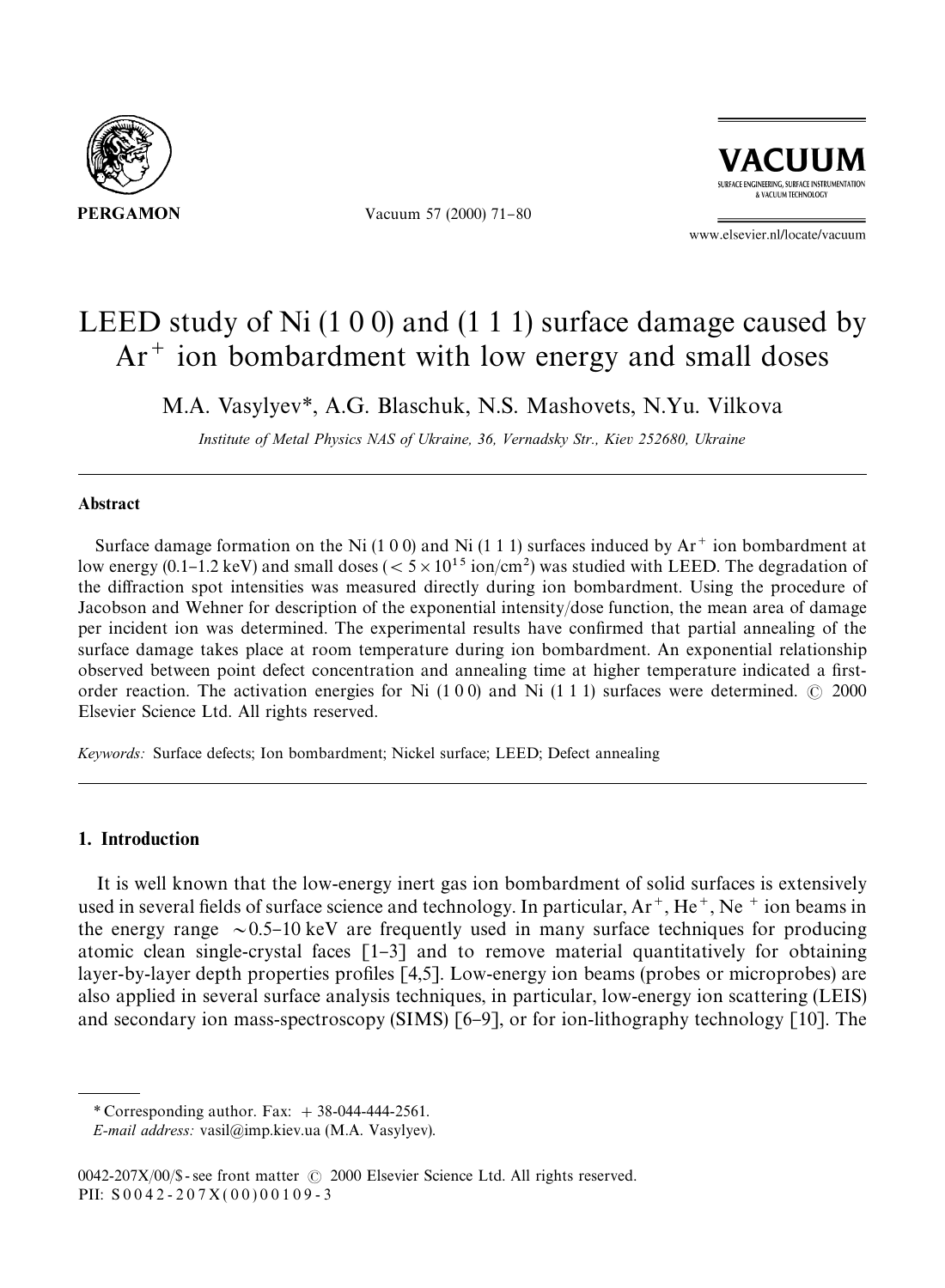inert gas ion bombardment is used to change the chemical reactivity of the metal surfaces  $\lceil 11-13 \rceil$ . In the last few years low-energy ion treatment has found wide application in vacuum coating deposition technology  $[14-16]$ .

Consequently, in order to understand the mechanisms of the ion-bombardment effects on a great diversity of surface structures and properties it is very important to study the nature of the surface damage produced by such treatment. It was established that in the case of semiconductors, ion bombardment can reduce the surface to a completely amorphous state [17,18]. In contrast to semiconductors it was demonstrated that the metal surface layers are never made amorphous although they can become partially disordered with increasing inert gas ion-bombardment dose  $[19–24]$ . However, there is not much quantitative data on metal surfaces because there are major difficulties arising from the high defect annealing rates even at room temperature in contrast to semiconductors. Moreover, there are difficulties in determining the type and concentration of the surface defects. The damage introduced by keV ion bombardment of a metal surface is expected to consist of vacancies, vacancy clusters, vacancy-ion complexes, interstitial agglomerates, Frenkel pairs, facets and dislocation loops [2,12,25]. The relation between various types of defects is dependent on the type of metal and ion as well as ion energy and dose of the bombardment.

To study low-energy ion damage processes which involve only a few surface layers an important technique is low-energy electron diffraction (LEED). LEED has been shown to be capable of providing information about the height of atomic steps, and to some extent about the width of terraces on atomically clean surfaces [26]. Previous LEED studies of the surface damage caused by ion bombardment have demonstrated that such treatment can change both the intensity and the width of the diffracted beam (spots) [19,20]. Jacobson and Wehner [17] first examined the effect of  $Ar^+$  ion bombardment of the Ge (1 1 1) surface at energies up to 1 keV. The intensity distribution of LEED beams in the energy range 15-200 eV was the particular measurement in this study. It was found that an exponential decrease of the diffraction spot intensity with increasing ion dose was seen. They also observed that, if the energy of bombarding ions was increased, the ion dose required to produce a given reduction in intensity, decreased. These results were explained using a model in which it was speculated that each incoming ion creates a certain damaged area of size *a*. According to this model, the fraction of the surface which is damaged,  $\theta$ , is given by

$$
d\theta/dD = (1 - \theta)a,\tag{1}
$$

where *D* is the ion-bombardment dose. Solving this equation one can obtain

$$
\theta = 1 - \exp(-a D),\tag{2}
$$

i.e., the non-damaged area,  $1 - \theta$ , decays exponentially with ion dose in terms of this model.

Park [19] has studied the effect of  $Ar^+$  ions with 500 eV bombardment on the LEED intensity for a clean annealed (1 0 0) Ni surface. He found that, even at extremely high ion dose, the LEED pattern was never completely destroyed. It was suggested that the ion bombardment produces a random distribution of point defects in an initially perfect plane surface. This reduces the effective scattering area of the surface and will result in a decrease in diffraction intensities. However, the undamaged portions of the surface area are in registry with one another and scatter cooperatively. Therefore, the diffraction beam width due to bombardment will not be appreciably affected in this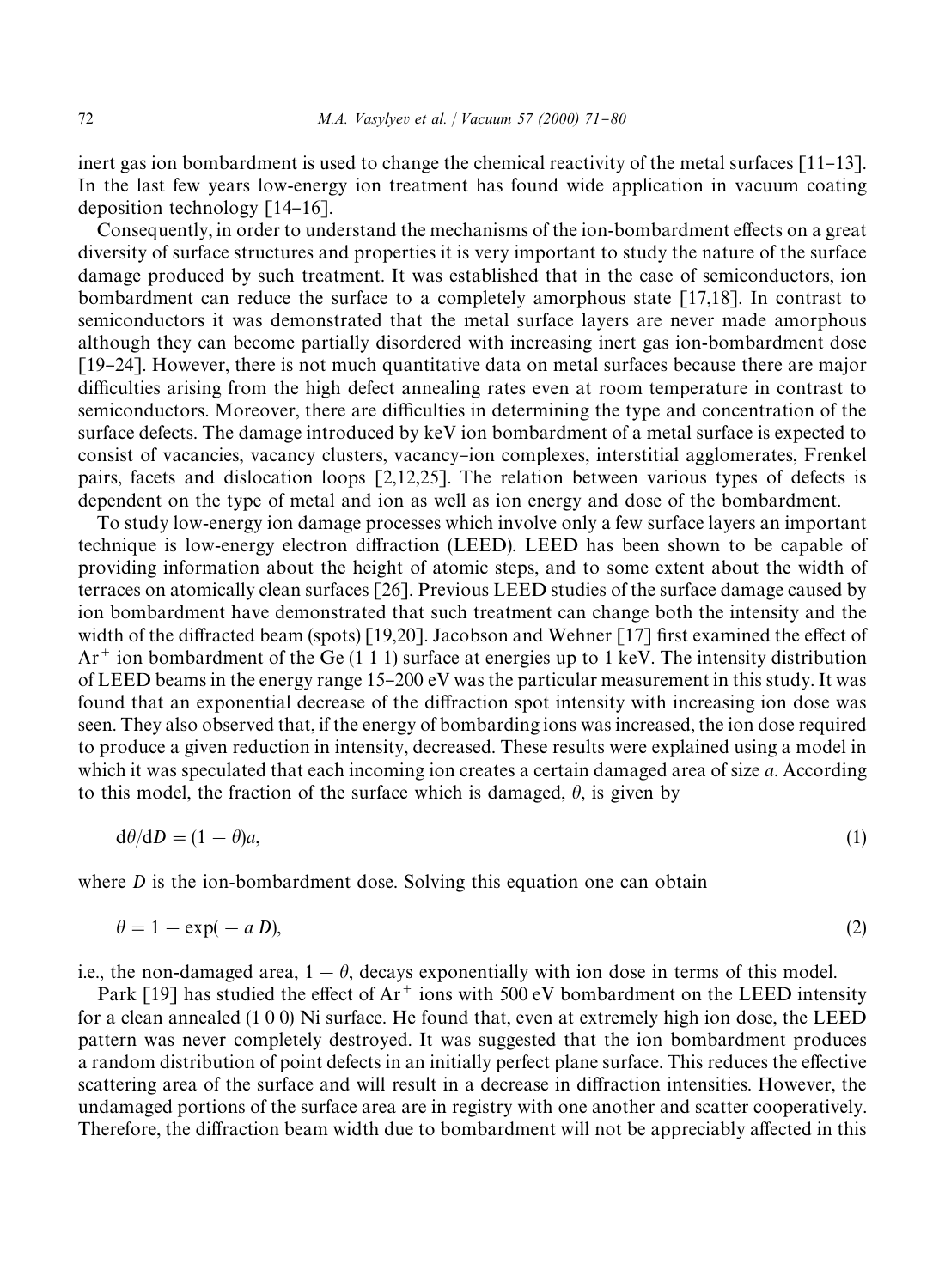case. The beam broadening observed by Park [19] was explained by assuming a lattice strain caused by Ar atoms embedded in the lattice.

In studies  $[20,21]$  Ne<sup>+</sup>, Ar<sup>+</sup>, Kr<sup>+</sup> or Xe<sup>+</sup> ion-bombardment induced-damage on Mo (0 1 1), (1 1 0) and W(1 1 0) surfaces was investigated also by LEED. Degradation, determined from peak intensities, was observed as a function of ion dose and energy in the range  $25-1000$  eV. Using the procedure of Jacobson and Wehner [17], the mean area of damage per incident ion was observed to be  $\sim 0.6 \times 10^{-15}$  cm<sup>2</sup>/ion at 50 eV for both Ne<sup>+</sup> and Xe<sup>+</sup>, and at 1000 eV 25  $\times 10^{-15}$  cm<sup>2</sup>/ion for Ne<sup>+</sup> and  $9 \times 10^{-15}$  cm<sup>2</sup>/ion for Xe<sup>+</sup>. LEED patterns from both surfaces of bombarded Mo were restored by heating at  $873-923$  K. It was also found that beam broadening occurred mainly with neon and, was a function of ion dose. The present results also agree with those of Park [19] and, even at extremely high ion doses, the LEED pattern was never completely destroyed because the undamaged areas that exist still scatter cooperatively.

The production and annealing of damage on the Ni  $(1 1 0)$  surface, induced by 1 keV Ar<sup>+</sup> bombardment has been studied with LEED [23,24] and the results were discussed and compared with previously reported LEIS results [24]. It was concluded that the production of damage on crystal surfaces which remain crystalline under ion bombardment may be explained in terms of the nucleation and growth of vacancy clusters. After bombardment at a dose of about  $10^{15}$  ion/cm<sup>2</sup>, extra LEED pattern spots were observed which were interpreted as being due to the formation of steps and facets.

In the work of Verheij et al.  $[24]$  the thermal annealing of Ni  $(1 1 0)$  surface damage was also studied using LEIS. The separate role of thermal processes was investigated by measuring changes in the height of the damage LEIS peaks following cessation of bombardment for different target temperatures. For complete annealing of the nickel surface damage, the target had to be heated to 450 K. The data presented  $[23,24]$  were, however, not very sensitive to annealing effects because of the time delay between bombardment and measurement  $({\sim}10 \text{ min})$  and because peak intensities during annealing could not be measured accurately, since the adverse effects of the Debye–Waller factor and lattice thermal expansion were not considered. Moreover, the effect of annealing (in the interval between bombardment and measurement) on the damage built-up during ion bombardment even at room temperature cannot be neglected in quantitative experiments. The aim of the present work was to perform more precise measurements of the LEED intensities directly during the ion-bombardment process and subsequent damage annealing. Because of the low-energy ions and low doses used it is expected that only point defects were produced.

## 2. Experimental

The targets used were high-purity  $(5N)$  Ni  $(1\ 0\ 0)$  and  $(1\ 1\ 1)$  surfaces, prepared by standard techniques. The crystals with dimensions  $10 \times 10 \times 3$  mm were mechanically polished using 6  $\mu$ m diamond paste and finally given prolonged electropolishing. This treatment produced smooth specular surfaces. The samples were then spot welded on to tungsten supports and inverted into the LEED-AES spectrometer [27]. The target surface preparation in the UHV chamber involved several sputtering cycles with  $Ar^+$  (600 eV) and annealing (900 K), and a final treatment with oxygen at an  $O_2$  pressure  $P = 1 \times 10^{-6}$  Pa for 15 min with the sample at 750 K. The surface was considered clean when no traces of oxygen were detectable, the ratio of the Auger carbon peak to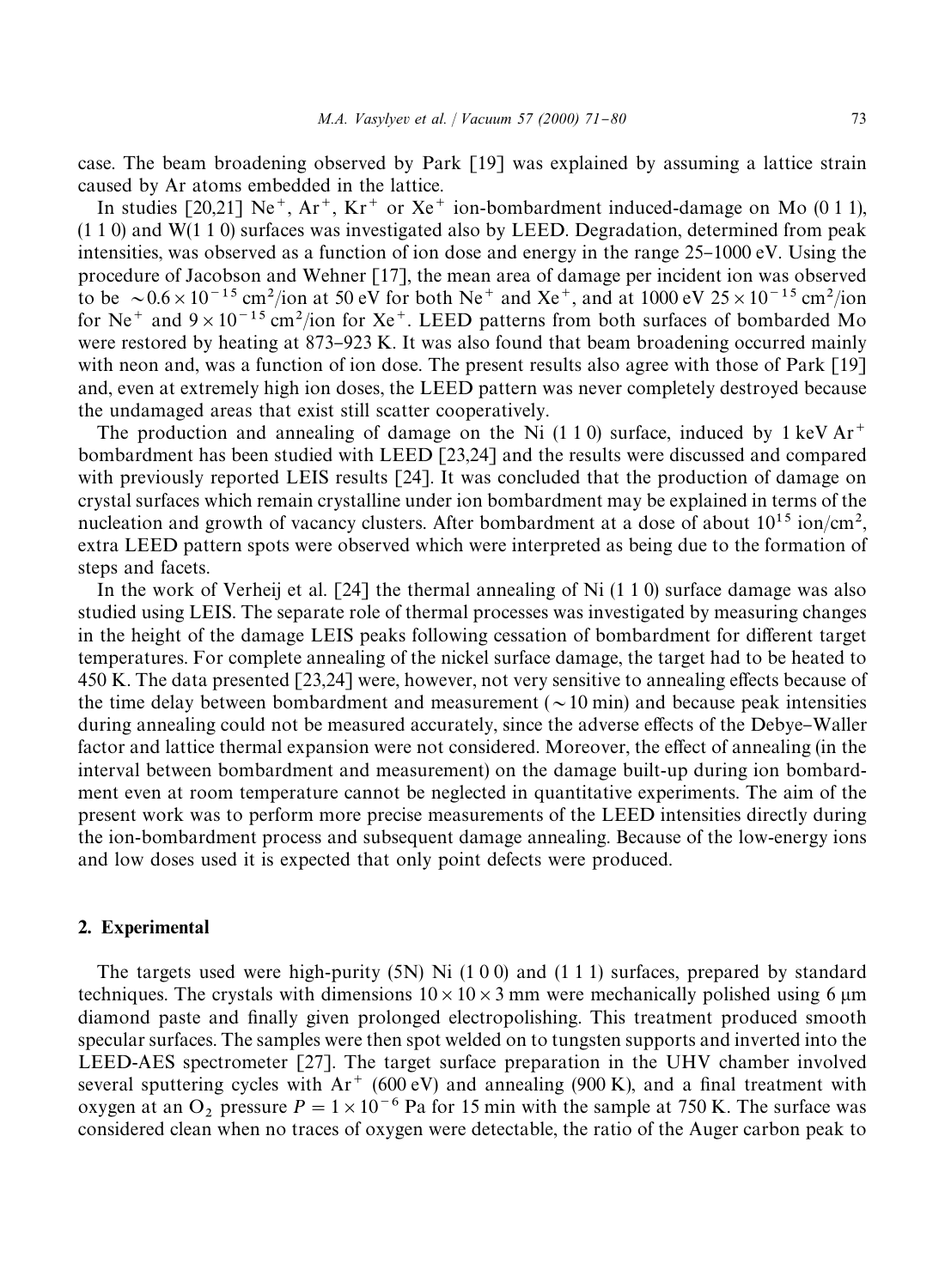that of the nickel 848 eV peak was kept below  $5 \times 10^{-3}$ , and a clear (1  $\times$  1) LEED pattern observed did not change after further cleaning treatment.

In order to enhance the performance of the LEED system, in particular, the sensitivity and accuracy, compared to conventional LEED apparatus, we have performed several improvements in the diffraction reflex (spot) intensity measurements. Let us briefly focus here our attention on such improvements. In order to study the LEED reflex behaviour under ion bombardment and subsequent heating, both the reflex intensity and shape must be measured. With this aim in view we have developed a special spot-photometry device. Numerous experiments on the temperature dependence of the spot intensity have shown that the temperature range of investigation is limited by light from the heated sample. In order to exclude this error we have developed the technique of intensity modulation of LEED spots. Furthermore, when investigating the temperature or ion dose dependences of the diffraction spot intensity, the expansion of the crystal lattice must be taken into account since this causes shifting of the energy maxima of the spots. Because of this, a system of automatic energy adjustment to the spot maximum intensity during experiments was developed. These improvements allow one to record the spot intensity maximum variation with ion-bombardment dose, target temperature, and annealing time. The target heating facility, comprising a simple electron gun mounted behind the target, allowed the temperature to be maintained constant in the range between 300 and 1000 K to an accuracy of  $\pm 2$  K.

To damage the target surface, it was bombarded with  $Ar^+$  ions at an angle of incidence of 45 $^{\circ}$ . The argon gas pressure in the UHV chamber was  $(2-4) \times 10^{-3}$  Pa during the bombardment. The ion energy  $E_p$  and dose *D* were varied from 0.1 to 1.2 keV and from  $10^{13}$  to  $10^{16}$  ion/cm<sup>2</sup>, respectively.

#### 3. Results and discussion

An important point is that we have performed for the first time the LEED measurement directly during ion bombardment. The LEED patterns, were observed slightly off normal electron beam incidence  $(7^{\circ})$  to allow study of the  $(0\ 0)$  specular reflection with the primary electron energy  $E_0$  between 10 and 200 eV. At the first stage of the study we have performed detailed measurement of the ion dose dependence of both the  $(0\ 0)$  spot intensity and its width. It was shown that, for this energy range  $(E_0)$ , the spatial spot profile did not vary over low ion doses  $D < 5 \times 10^{15}$  ion/cm<sup>2</sup>. However, a slight variation in spot size, i.e. beam broadening, was detected on the  $I_{00}(E_0)$ -curves particularly at higher doses. For higher dose level also the peak energy shifts towards higher energies by 2–5 eV. So, for  $D < 5 \times 10^{15}$  ions/cm<sup>2</sup>, the ion bombardment mainly affected the spot intensities which were then measured in more detail. Fig. 1 shows some typical examples of the intensity dependence on bombardment time, i.e. the dose-dependent relationship for  $E_p = 0.5 \text{ keV}$ ,  $E_0 = 96$  eV. One can see that the main effect caused by ion bombardment is the decrease of the spot intensity during the bombardment process. It was found for several *I*(*t*) functions that for each  $E_p$ , there is an inherent maximum dose value above which the intensity does not alter, i.e. a saturation condition is reached. This final intensity value was usually 0.2 of the initial intensity  $I_0$ . We have followed the same procedure as performed by Jacobson and Wehner [17], where the *I*(*D*) function was described by the exponential behaviour expected from Eq. (1). It was assumed that surface damage is caused by build-up of the point defects. We have plotted  $I/I_0$  vs. dose on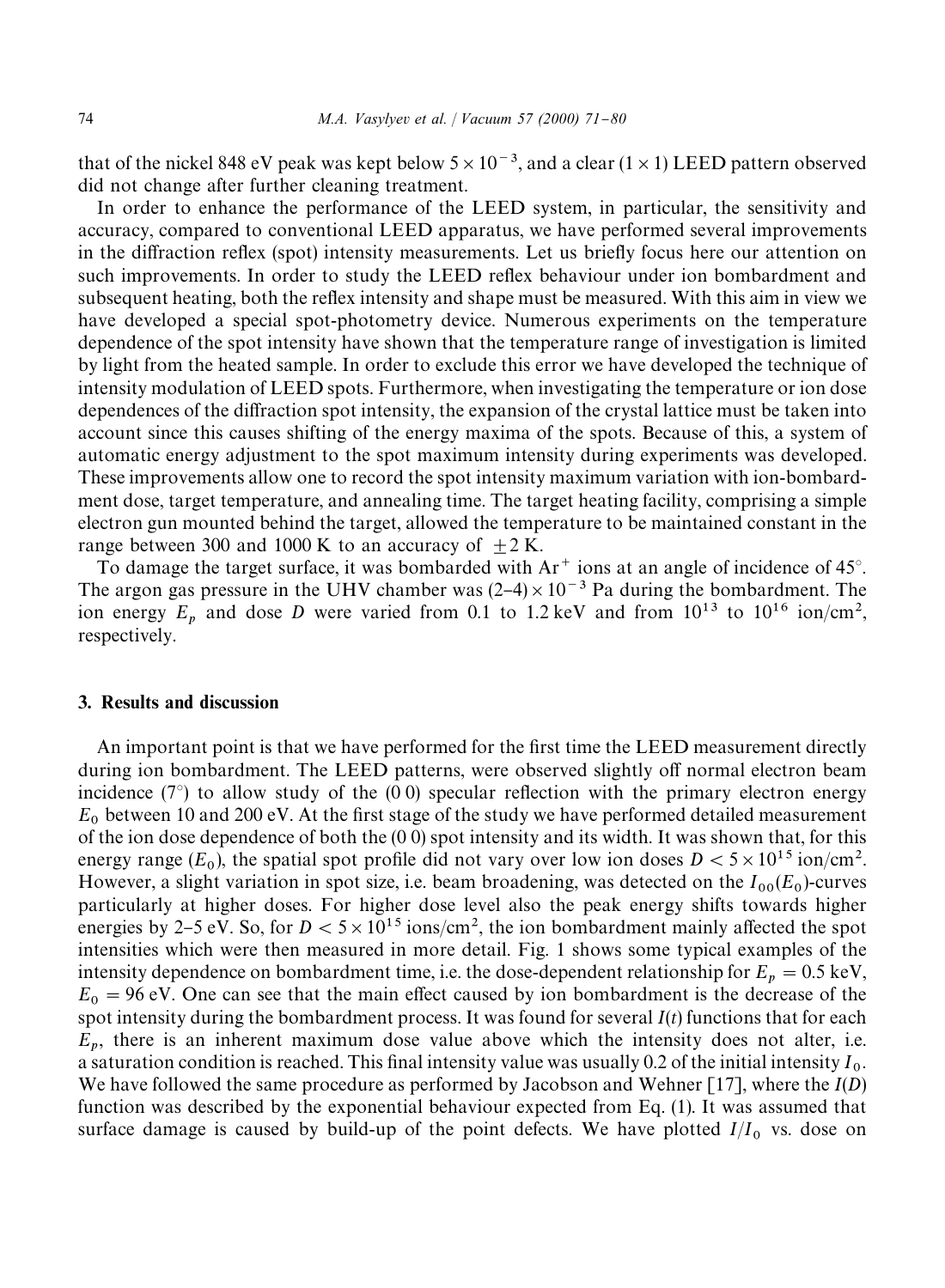

Fig. 1. LEED (0.0) spot intensity as a function of  $Ar^+$  ion-bombardment time.  $E_p = 0.5 \text{ keV}$ .



Fig. 2.  $-\log (I/I_0)$  as a function of bombardment dose for Ni (1 0 0).  $E_p$  in keV. (1) 0.1, (2) 0.2, (3) 0.3, (4) 0.4, (5) 0.5, (6) 0.6, (7) 1.2.  $E_0 = 96 \text{ eV}$ .

a semi-log scale which indicated that  $I/I_0$  values were a straight line, at least in the region of small doses. Fig. 2 shows a number of the representative straight lines  $ln(I/I_0) = f(D)$  for the Ni (1 0 0) surface at several ion energy values. As mentioned above, the mean area damaged per incident ion ( $\tilde{a}$ ) may be obtained from the slope of the  $-\log(I/I_0)$  vs. dose in ions/cm<sup>2</sup>. As shown in Fig. 3 for Ni  $(1\ 0\ 0)$  and Ni $(1\ 1\ 1)$  surfaces  $\tilde{a}$  increases monotonically in the range of  $E_p$  from 0.1 to 1.0 keV. One can see from Fig. 3 that the defect formation effect for the closer-packed  $(1\ 1\ 1)$  face is less than that for the  $(1\ 0\ 0)$  face. The  $\tilde{a}$  value measured 10 min after ion bombardment at room temperature was less by an order of magnitude than that in Fig. 3. These results give a clear indication that fast thermally activated process are occurring even at room temperature.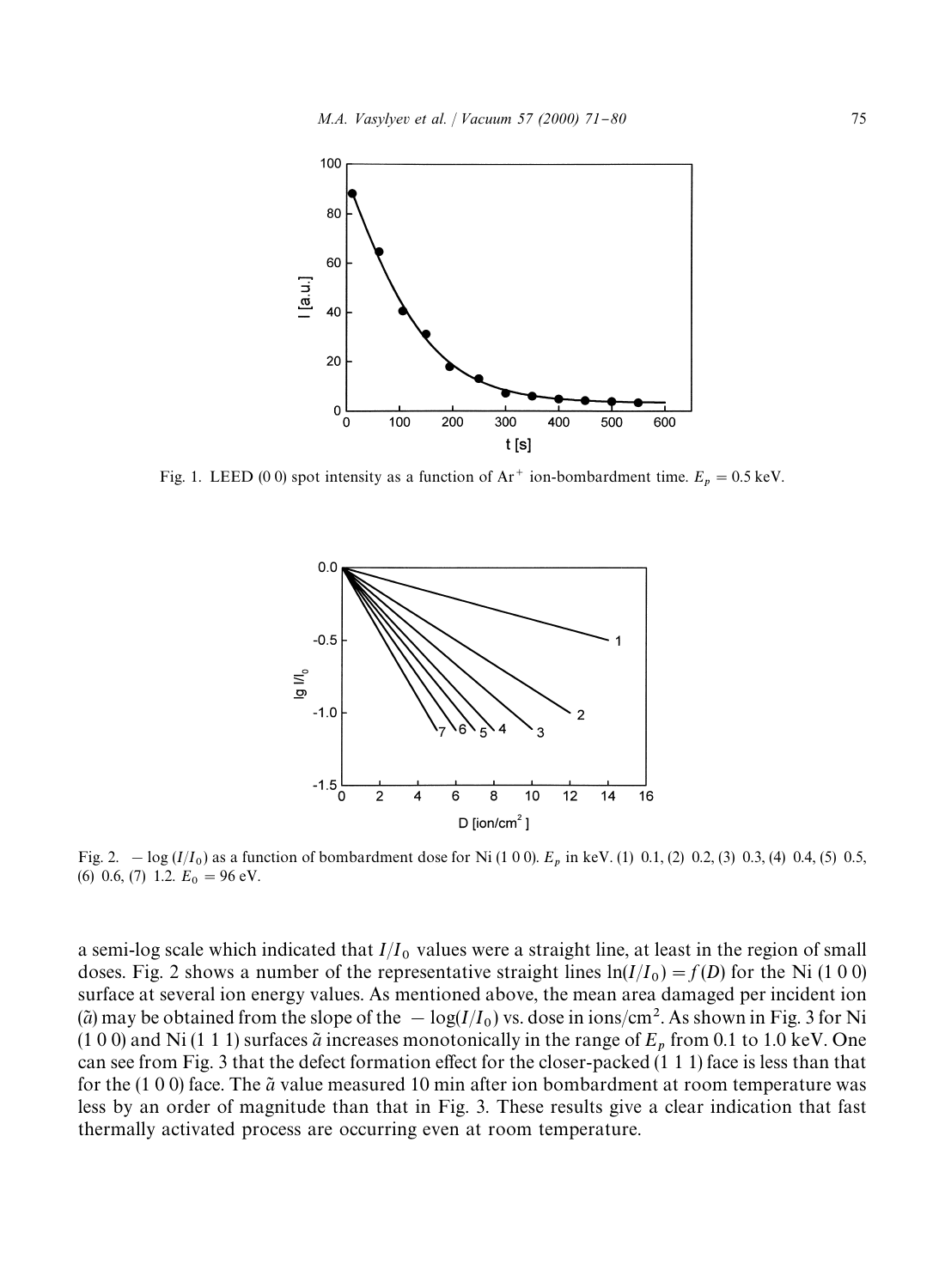

Fig. 3. Mean damage area per ion *a* as a function of  $E_p$  for (1) Ni (1 0 0) and (2) Ni (1 1 1).

The separate role of the thermal process kinetics was investigated by measuring changes in the (0 0) spot intensity at  $E_0 = 96$  eV for Ni (1 0 0) or  $E_0 = 87$  eV for Ni (1 1 1) during isothermal annealing following cessation of bombardment at room temperature. The defects were produced before annealing by bombardment with 600 eV Ar<sup>+</sup> at a dose of  $8 \times 10^{14}$  ions/cm<sup>2</sup>. Once a given dose has been reached equal to the saturation damage level, the ion beam was switched off and the specimen was heated to the annealing temperature. The  $(0\ 0)$  spot intensity  $I(t)$  was recorded from the start of annealing until a stable value of  $I_{st}(t)$  was attained. The sets of the isothermal curves for different annealing temperatures for both crystals are displayed in Fig. 4a,b. A distinct increase in spot intensity, indicating accurately surface damaged annealing, was observed over the entire temperature range used, i.e. from 400 up to 900 K. It is also seen in Fig. 4 that the *I*(*t*)-function allows the annealing curves to be characterized by a time constant, above which no damage was observed. Measurements at several temperatures have shown that this time constant decreased with increasing annealing temperature. All curves for different  $T$  reach finally saturation values as seen in Fig. 4. On the other hand, the times required for saturation depend strongly on annealing temperature. In order to determine the defect-annealing parameters we used the relation between the LEED intensity and the point defect concentration *n* [17]:

$$
I_T(t) = I_{0T} \left[ 1 - \tilde{a}n(t)^2 \right]. \tag{3}
$$

A plot of ln[1  $-(I_T/I_{0T})^{1/2}$ ] as a function of time *t* for fixed  $\tilde{a}$  enables one to determine a direct relationship between *n* and *t*. Fig. 5 shows such a function for Ni (1 1 0) as derived from the data in Fig. 4. One can see in Fig. 5 that all isotherms are drawn as straight lines. Analogous results were obtained for Ni (111). Hence, the data points for *n* fit rather well to an exponential function, i.e.

$$
n = n_0 \exp(-t/\tau), \tag{4}
$$

where  $\tau$  is the temperature which is dependent on the mean lifetime of the defect. As already known [28] the defect-annealing behaviour for a single activation energy  $\varepsilon$  is described by the equation

$$
dn/dt = K_0 n^{\alpha} \exp(-\varepsilon/kT),
$$
\n(5)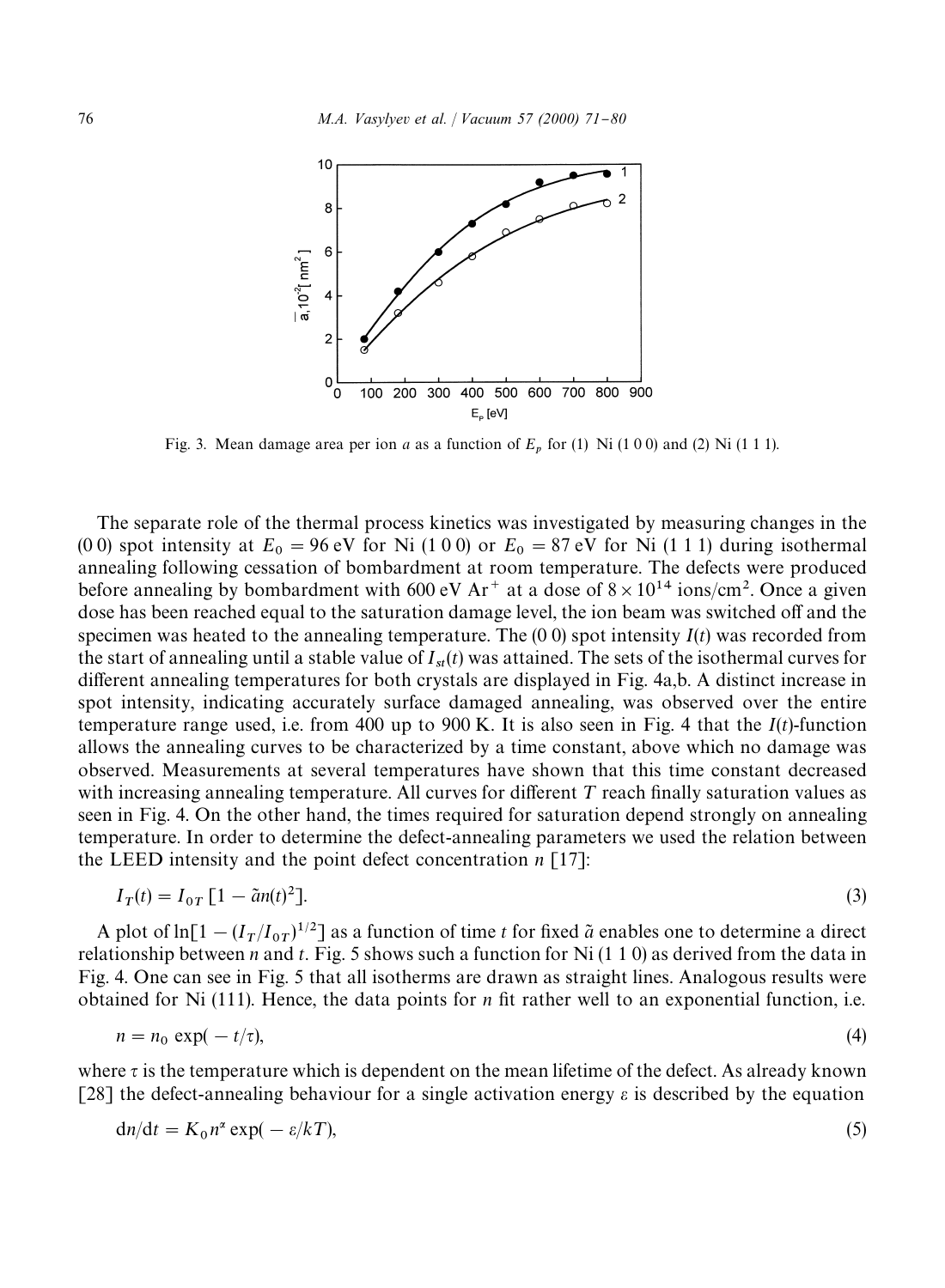

Fig. 4. Intensity ratio  $(I/I_0)$  as a function of isothermal annealing time: (a) Ni (1 0 0), (b) Ni (1 1 1) at temperatures in<br>  $\mathbf{F}(t)$  the contract  $(0, 500, 600, 600, 600, 600, 600, 600)$ K (1) 400, (2) 500, (3) 600, (4) 700, (5) 800, (6) 900.

where  $K_0$  is the kinetic coefficient, *k* the Boltzmann constant, and  $\alpha$  the reaction order; if the defects diffuse to a fixed number of sinks,  $\alpha = 1$ . Vacancy and interstitial-atom annihilation corresponds to the second order ( $\alpha = 2$ ) if these defects have equal concentrations. It is very important to know the numerical values of the reaction order in order to analyze the defect-annealing behaviour. Integrating Eq. (5) gives

$$
n = n_0 \exp(-t/\tau),
$$
  
\n
$$
\tau = K_0^{-1} \exp(\varepsilon/kT) \text{ for } \alpha = 1
$$
  
\nand

$$
1/n^{\alpha-1} - 1/n_0^{\alpha-1} = (\alpha - 1) K_0(t - t_0) \exp(-\varepsilon/kT)
$$
  
for  $\alpha \neq 1$ .

Consequently, the above-mentioned exponential relationship between  $n$  and  $t$ , indicates a firstorder reaction in our case. The section applied to the isotherms gives  $\ln \tau$  as a function of  $1/T$ ,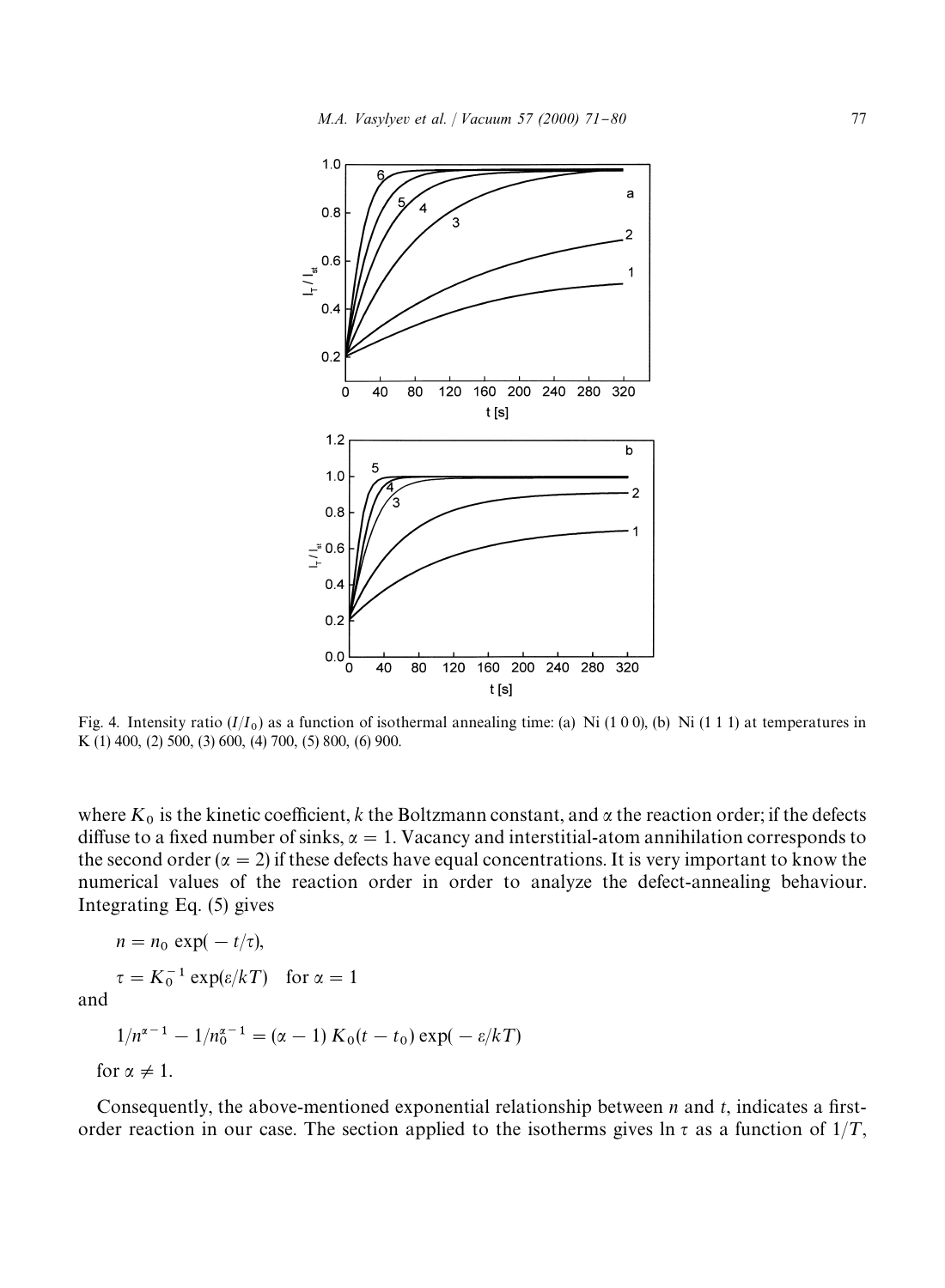

Fig. 5.  $-\ln [1 - (I/I_0)^{1/2}]$  as a function of annealing time for fixed  $\tilde{a}$  for Ni (1 1 1) at temperatures in K (1) 400, (2) 500, (3) 600, (4) 700, (5) 800, (6) 900.



Fig. 6.  $\ln \tau$  as a function of  $1/T$ : (1) Ni (1 0 0), (2) Ni (1 1 1).

which is a straight line with a slope equal to  $\varepsilon/k$  (Fig. 6). From these data the values of  $\varepsilon$  for Ni (1 0 0) and Ni (1 1 1) were determined to be 0.3 and 0.25 eV, respectively.

It is well known that although LEED intensities are very sensitive to low-energy ion-bombardment damage, they do not distinguish between the various types of surface defects. However, we might expect, based on the low reaction order observed, that ion bombardment at both low  $E_p$  and *D* produces only simple point defects, mainly vacancies and close Frenkel pairs. Under thermal activation, the Frenkel pairs vanish without reacting with other types of defects, and e may be of the order of the migration energy for interstitial atoms  $E_m^i$  (0.15 eV for nickel) because of the attraction between vacancies and interstitial atoms [28]. Point defects in the form of vacancies may be produced by low-energy ion bombardment at small doses, when only 1-2 surface monolayers are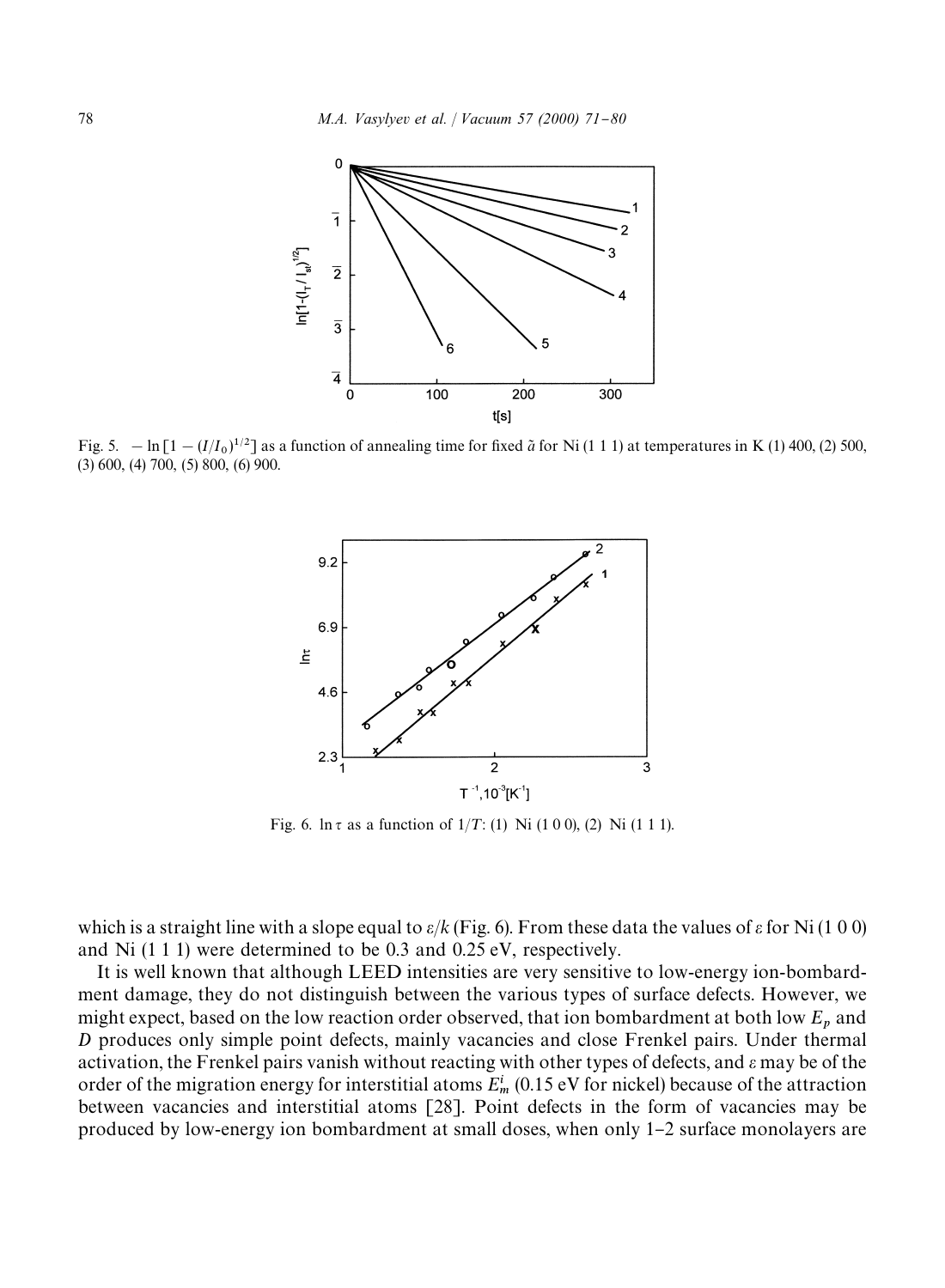$$
E_D = E_f^V + E_m^V,\tag{6}
$$

where  $E_f^V$  is the formation energy of a vacancy and  $E_m^V$  is the migration energy of a vacancy. On the other hand, the relation between the formation energy of a vacancy and the activation energy of self-diffusion is given by  $[29]$ 

$$
E_f^V = 0.55 \ E_D. \tag{7}
$$

The values of the activation energy of self-diffusion for Ni  $(1\ 0\ 0)$  and  $(1\ 1\ 1)$  surfaces,  $E_D^S$ , were determined in the study [30] to be equal to 0.63 and 0.33 eV, respectively. As the migration energy of a vacancy has not been documented for Ni we have used relations (6) and (7) to calculate this parameter. It was found that the values of  $E_m^V$  for Ni (1 0 0) and (1 1 1) faces are 0.15 and 0.29 eV, respectively. In the much studied case of Cu [28] the values of  $E_w^{\dot{V}}$  were determined for (1 0 0) and (1 1 1) surfaces to be equal to 0.171 and 0.655 eV, respectively. These values are large in comparison with bulk data: 1.21 eV for Ni and 0.91 eV for Cu [29].

## 4. Conclusions

- 1. Surface damage on the Ni (1 0 0) and (1 1 1) surfaces induced by  $Ar^+$  ion bombardment at low energy and small doses were studied with LEED. We report here the first observation of the  $(0\ 0)$ diffraction peak degradation directly during ion bombardment using the more precise measurements of the LEED intensities. The main effect caused by ion bombardment in the ion energy range 0.1–1.2 keV and for doses  $\langle 5 \times 10^{15} \text{ ion/cm}^2 \rangle$  is the exponential decrease of spot intensity, which did not approach zero for increasing dose. Under present conditions the equilibrium reached between the rate of the surface damage build-up and annealing. The results give a clear indication that fast thermally activated processes are occurring even at room temperature under ion bombardment. Using the procedure of Jacobson and Wehner for description of the exponential intensity/dose function, the mean area of damage per incident ion was determined.
- 2. Thermal process kinetics was investigated directly during isothermal annealing following the cessation of ion bombardment at room temperature. An exponential relationship between the number of point defects and annealing time indicated a first-order reaction. Activation energies for Ni (1 0 0) and Ni (1 1 1) were determined to be 0.3 and 0.25 eV, respectively. We might expect, based on the data observed, that ion bombardment at both low ion energy and small doses produces only simple point defects, mainly vacancies and close Frenkel pairs.

### Acknowledgements

The work was performed as part of an INCOCOPERNICUS Network COATRANS, Contract ERBIC 15 CT98 0815.